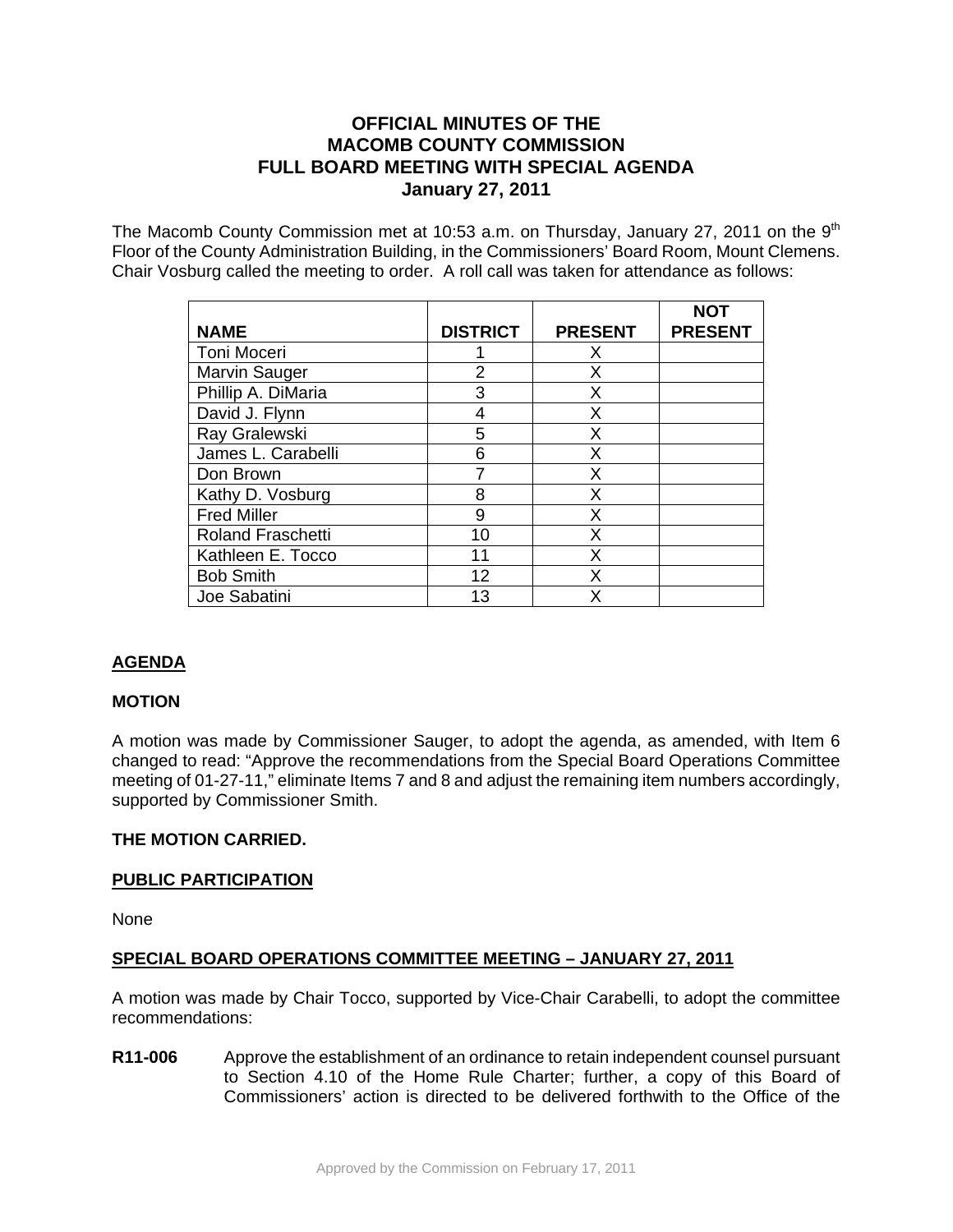County Executive.

- **R11-007** Approve the proposal from Ralph Maccarone for interim independent counsel; further, a copy of this Board of Commissioners' action is directed to be delivered forthwith to the Office of the County Executive. (Record **NO** vote for Carabelli)
- **R11-008** Approve request for proposals for permanent independent counsel; further, a copy of this Board of Commissioners' action is directed to be delivered forthwith to the Office of the County Executive.
- **R11-009** Approve new rule #10 as follows: Any notices or correspondence required by the Home Rule Charter of Macomb County, Michigan, to be given to the Board of Commissioners by the County Executive shall be addressed to the Chair of the Board of Commissioners and deemed received when delivered to the Office of the Board of Commissioners and date-stamped by the Board staff. The date of the stamp shall be the official date of receipt. The Chair shall refer the notices or correspondence to the appropriate committee chair or the full board, at the chair's discretion; further, a copy of this Board of Commissioners' action is directed to be delivered forthwith to the Office of the County Executive.

### **THE MOTION CARRIED.**

### **APPOINTMENTS**

Chair Appointment with Concurrence of Board:

#### a) **Substance Abuse Advisory Council:**

Upon appointment through August 31, 2013

- Jeffrey DiPascale
- Mark Michael Koroi

#### **MOTION**

A motion was made by Commissioner Fraschetti, to approve the appointments as recommended by the Board Chair, supported by Commissioner Smith.

#### **THE MOTION CARRIED.**

**Jeffrey DiPascale and Mark Michael Koroi were appointed to the Substance Abuse Advisory Council.** 

#### **NEW BUSINESS**

None

#### **PUBLIC PARTICIPATION**

None